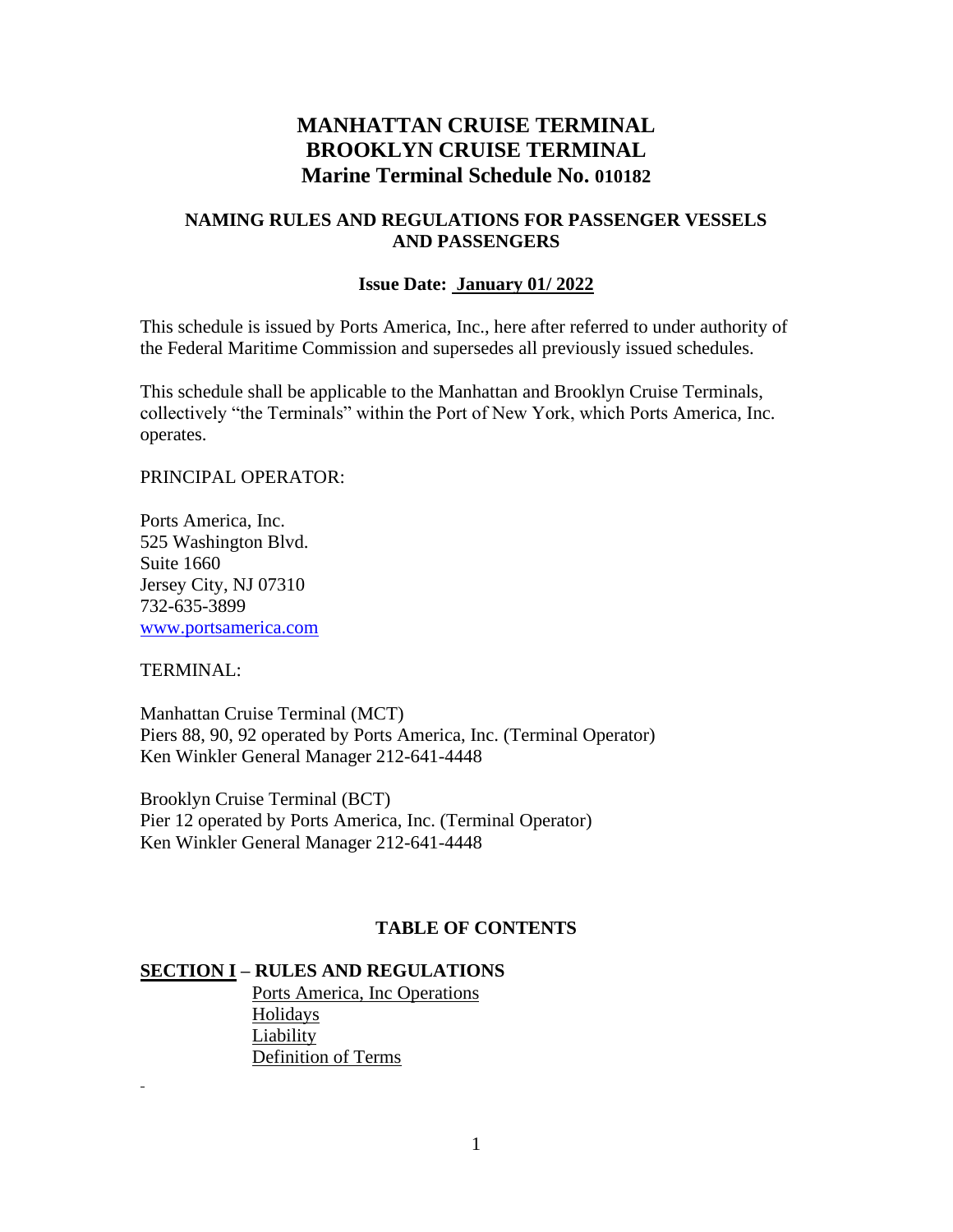## **SECTION II**

Rules and Regulations for Terminal Usage

# **SECTION III**

Rates and Terms of Payment

# **SECTION I**

Operation: Ports America, Inc will provide the Terminals, labor, equipment, supervision and security for the expedition of passenger embarkation and debarkation and associated services connected with the accommodation of passenger vessels at MCT and BCT.

## **RULES AND REGULATIONS STRAIGHT TIME AND OVERTIME CHARGES**

Normal working hours shall be from 8:00 AM to 12:00 noon and 1:00 PM to 5:00 PM on Monday through Friday inclusive, holidays excepted.

Services performed by Ports America, Inc for the convenience of the carrier outside the aforementioned hours and services performed on Saturday, Sundays and ILA holidays specified in the collective bargaining agreement in effect in the Port of New York governing the employment of longshore labor, shall be subject to a surcharge of the hourly rate.

### **RULES AND REGULATIONS I.L.A. HOLIDAYS**

The following are I.L.A. Holidays

- 1. New Year's Day
- 2. Martin Luther King's Birthday
- 3. Lincoln's Birthday
- 4. Washington's Birthday
- 5. Gleason's Birthday
- 6. Good Friday
- 7. Memorial Day
- 8. Independence Day
- 9. Labor Day
- 10. Veteran's Day
- 11. Election Day
- 12. Columbus Day
- 13. Thanksgiving Day
- 14. Christmas Eve
- 15. Christmas Day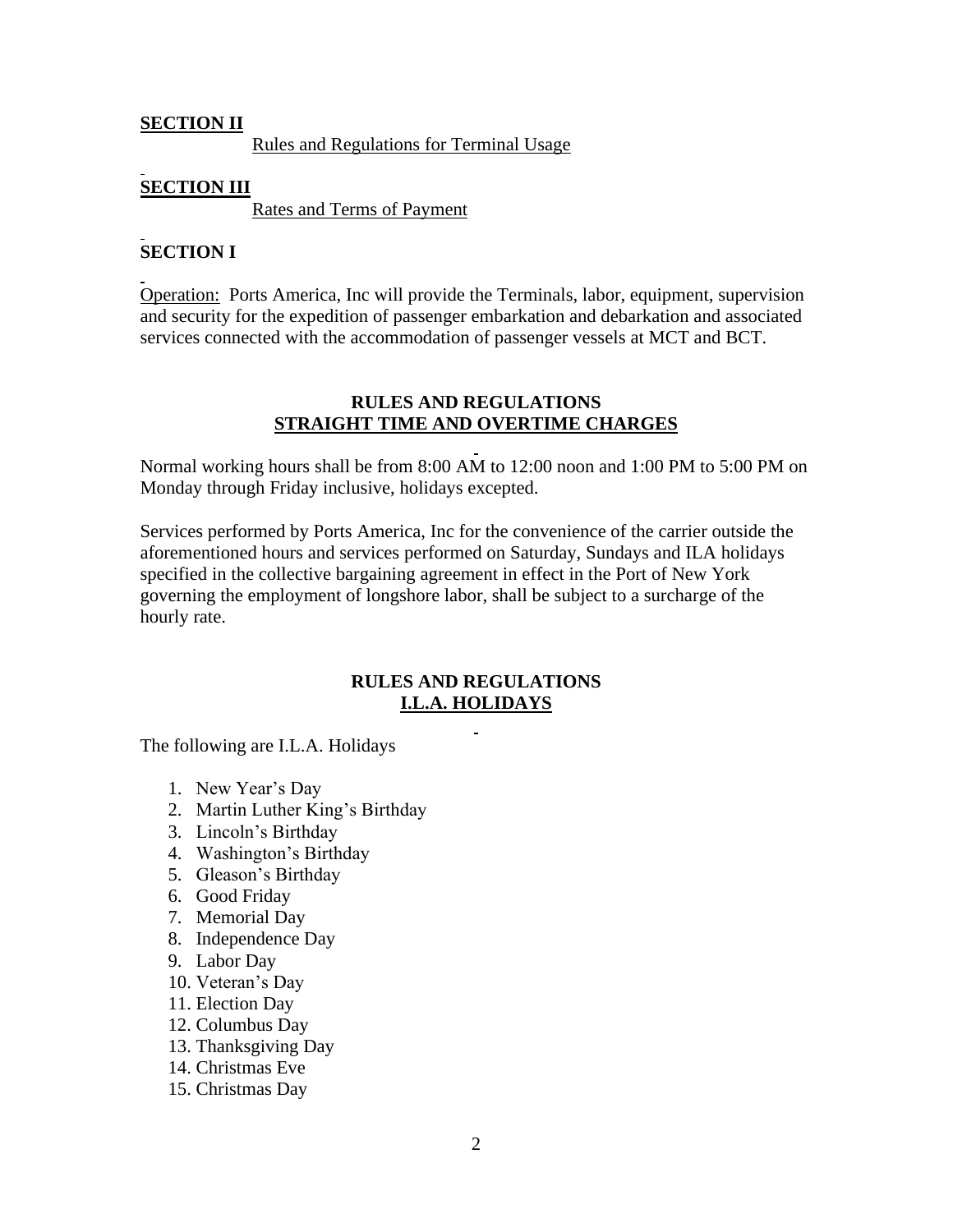16. New Year's Eve

### **RULES AND REGULATIONS LIABILITY**

### **LIMITATION OF LIABILITY:**

Ports America, Inc shall be liable only for damages resulting from its failure to exercise due and proper care in performing the services provided herein. Except as may be caused by it's own negligence, vessels, their owners or agents, and all other users of the Terminal facilities agree to indemnify and save harmless the Terminal Operator, New York City Economic Development Corporation, the Port Authority of New York and New Jersey, and the City of New York from and against all losses, claims, demands, and suits for damages, including death and personal injury, including court costs and attorney's fees, incident to or resulting from their operations on the property of the Terminal and the use of its facilities.

The Terminal Operator, for the services performed under this tariff, assumes no liability for loss or damage to freight or cargo handled or transshipped through the Terminals, including but not limited to loss or damage caused by strikes, fire, water, action of the elements, theft or other causes.

Users of the Terminal properties, and facilities, including vehicles, common carriers, vessels, etc., their owners, agents and operators, shall be responsible for all damage resulting from the use of such property and facilities.

The Terminal Operator reserves the right to repair, replace or contract for the same, or otherwise cause to be replaced or repaired, any and all damages to the Terminal properties and facilities including damages to docks, piers, bulkheads, wharves, equipment, water, heat, light, etc., and hold the user or users, their vehicles, common carriers, vessels, etc., their owners, agents, and operators, any other party or parties that may be in any way considered responsible for the damages liable for payment of damages, together with all interest, costs, attorney's fees that may be incurred in the collection of the damages. The Terminal Operator may detain any vehicle, common carrier, vessel, water craft, etc., that it may consider responsible for any damage to the facilities until sufficient security has been given to cover all damages, costs and attorney's fees. This section is not to be construed as holding the Terminal user liable for any portion of damage caused by the Terminal Operator's negligence.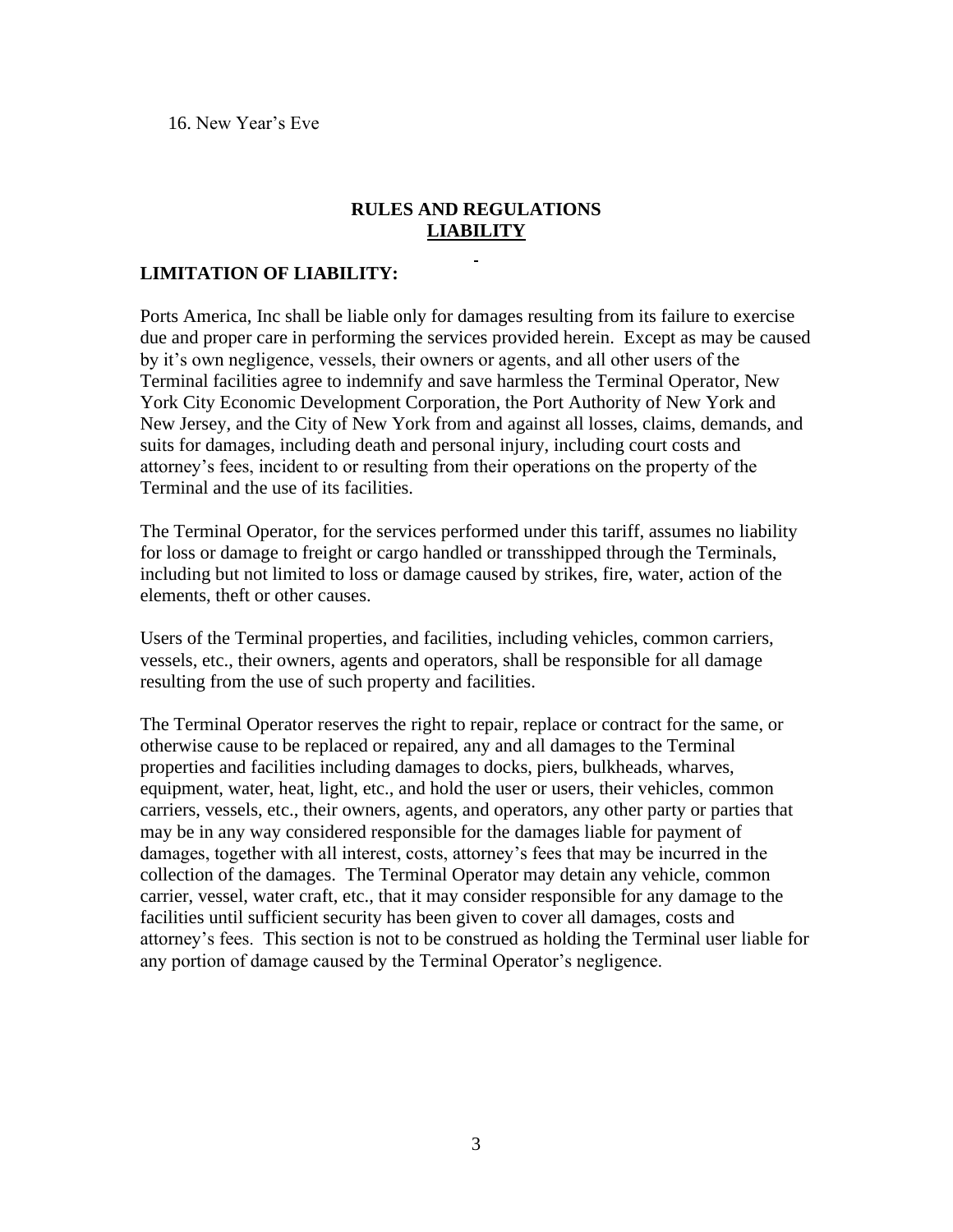## **SECTION II**

## **RULES AND REGULATIONS FOR TERMINAL USAGE**

### **BERTH ASSIGNMENTS:**

On requests for a berth, the Terminal Operator will designate the particular berth at which the vessel shall dock. The Terminal Operator does not guarantee to furnish docking facilities on demand.

Naval vessels may be moored at the facilities under special arrangements. Naval vessels associated with special events and not engaged in waterborne commerce shall be permitted to dock at the facilities pending an available berth and confirmation that such vessels can safely be accommodated at the existing berths and facilities.

Any special modifications or additions to the facilities' berths to accommodate naval vessels must be supplied by the naval vessels and approved by the Terminal Operator. The Terminal Operator may order any vessel to vacate any berth when it is deemed that the continued presence of such a vessel at such berth would be a potential hazard to the vessel, the applicable berth, the terminal or the rights or property or safety of others. The Terminal Operator shall provide written notice (administrative message, facsimile transmission, etc.,) to the user, ship's agent, or party arranging for the berthing of the vessel. "The Responsible Parties" advising of the requirements to vacate and referring to this tariff in the communication. The notice shall state the time that the berth must be vacate and shall be presented at least four hours prior to said time. If the vessel fails to promptly vacate the berth as ordered, the Responsible Parties shall bear the costs or any other obligation for and damage or other consequences which may be incurred by the Terminal Operator, the vessel, or others as a result of such failure to vacate.

#### **DEFINITIONS OF TERMS:**

Dockage is a charge assessed against a vessel for berthing at a wharf, pier, bulkhead or bank.

Wharfage is a charge for use of the wharves, pier or bulkheads by all passengers or vessel personnel passing or conveyed over wharf. Wharfage is solely the charge for use of the wharves and does not include charges for any other service. Wharfage charge does not include insurance of any kind.

Passenger Vessel is a seagoing vessel other than one in Military or Naval Service engaged primarily in carrying passengers.

Passenger at MCT/BCT is any person carried on a vessel who is not connected with the operation of such vessel, her navigation, ownership or business.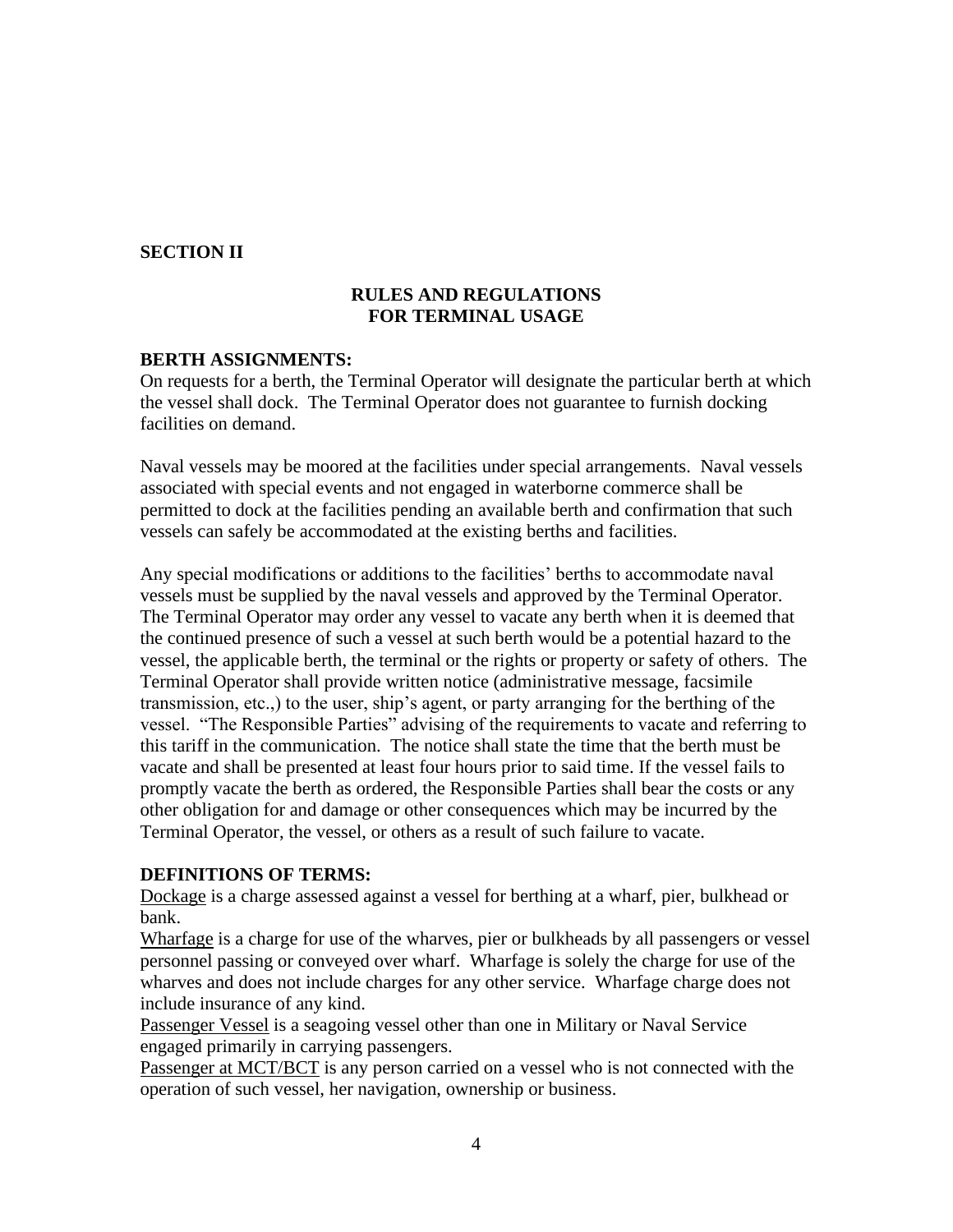In Transit Passenger is a passenger on a continuous voyage of a vessel making the Port of New York, a port of call.

Military or Naval Vessel is a vessel which is owned by the United States of America or by a foreign nation, whose crew consists of members of the army or navy of the United States of America or a foreign nation, and which is engaged in the performance of some service for the United States of America or a foreign nation.

# **TERMINAL RULES:**

Security measures for passenger vessels: at the Manhattan and Brooklyn Cruise Terminals are required to be in compliance with, Maritime Transportation Security Act of 2002 and USCG Regulations 33 CFR 104-105, applicable for vessels part 104, and applicable for facilities part 105. In addition, all persons must comply with the security requirements outlined within the Facility Security Plans while at the Terminals. Any security related questions or comments should be addressed to the Facility Security Officer (FSO).

Safety: Parties using the Terminals are required to conform with any and all municipal, state and federal regulations including but not limited to OSHA, USCG, EPA, NYSDEC, DOT and will be held responsible for any violations of same.

Damaged, Abandoned or Unidentified Equipment Disposition: The Terminal Operator will not permit storage of equipment or materials on the facilities. The passenger vessel, and any other vessel shall be notified in writing that they have three (3) days to remove them from the terminals. If after proper notification the equipment or materials still remain on the facilities, it shall be removed at the expense of the vessel, their owners, agents or operators.

Discharging Sewage: Federal and State law strictly prohibit pumping sewage into the waters of New York City.

Discarding Ballast or Rubbish: Pumping ballast or discarding rubbish garbage or any debris into the slips or channels or in berths or on the Terminals is strictly prohibited. Violators will be subject to penalty charges. Approved, reliable, authorized contractors must be obtained for services such as pumping oil and sludge, or collecting garbage or solid waste for offload and disposal under MARPOL regulations.

Shipboard and Terminal Welding/Burning: Welding and/or burning of any type is strictly prohibited while vessels are berthed at the terminal without express written authorization from the Terminal Operator and the USCG.

Removal of Objectionable Material: The Terminal Operator reserves the right to move freight or other material which in its judgment is likely to damage other property, to another location, at the risk and expense of the owner of the freight or other material. The Transfer of Flammable or Combustible Liquids from Tank Vehicles: The transfer of flammable or combustible liquids from tank vehicles to portable cargo tanks either aboard ship or on the wharf shall not be conducted on the Terminals. Tank vehicles with flammable or combustible liquids for transfer of such commodities are prohibited from servicing ships from the Terminals. All ship flammables or combustible bulk discharge or loading is to be conducted from off shore directly to the ship.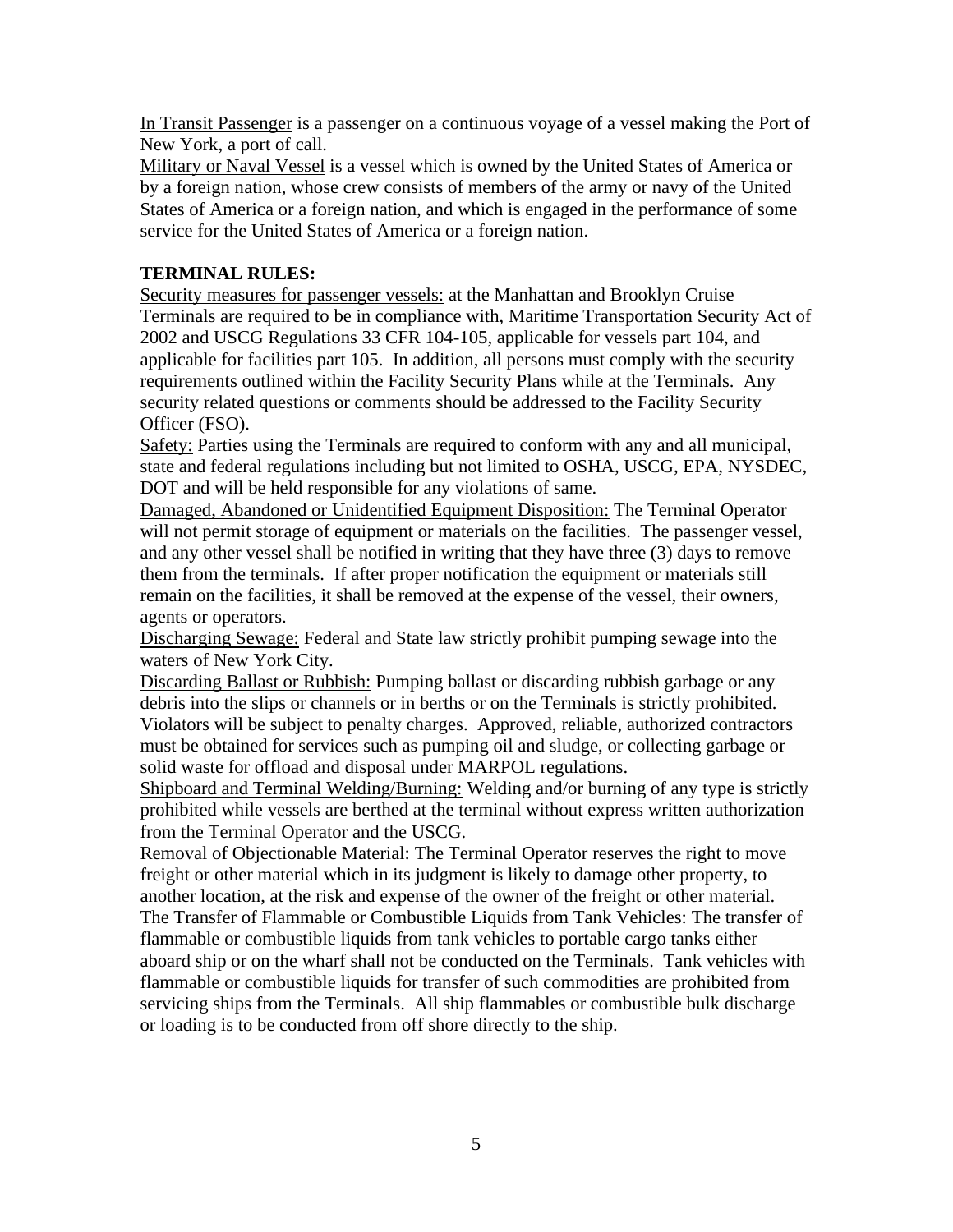### **TERMS AND CONDITIONS:**

Consent: Use of the piers, docks and other facilities under the jurisdiction of the Terminals shall constitute a consent to the terms and conditions of this tariff and evidence and agreement on the part of all vessels, their owners and agents, and all other users of these facilities, to pay all applicable charges and be governed by all rules and regulations published herein.

Waiver of Immunity: Any user of the Terminals, in consideration for services performed, waives any defense of sovereign immunity to charges, fees or damages to be recovered by the Terminals.

Terminal Operator: The Terminal Operator reserves the right to the use of the facilities it operates, and permission for the use thereof must be obtained from the Terminal Operator.

Negotiated Contract: Charges, rates, rules and regulations published in this tariff apply to any passenger vessel, which uses the Terminals, such passenger vessels shall be permitted to use the Terminals only pursuant to a negotiated contract with the Terminal Operator. The Terminal Operator does not obligate itself to provide services beyond the reasonable capacity of its property and facilities.

Billing Information: Vessels, their owners or agents shall allow the Terminal Operator to have access to manifests or any other pertinent documents for the purpose of obtaining necessary information for correct billing charges. They shall within one (1) calendar day after the vessel sails, furnish to the Terminal Operator with other detailed reports or any information which might be required for accurate billing of vessel charges. Terminal Operator reserves the right to audit all documents and use the findings of such audits as a basis for charges.

Disputed Invoices: Questions regarding the validity of invoices or portions thereof must be submitted in writing to the Terminal Operator within ten (10) days after presentation of the invoice. Invoices not questioned within this ten (10) day period must be paid as presented.

## **SECTION III**

## **RATES AND TERMS OF PAYMENT**

**All billing will be based on twenty-four (24) hour period or fraction thereof.** The period of time for which dockage charges shall be assessed against a vessel shall commence when such vessel is made fast to the pier or dock and continue until such vessel has vacated the berth.

Wharfage Rates : Bundle Rate **\$26.88** per passenger, each way for a homeport and once for each in-transit port-of-call.

Dockage Charges: Passenger vessels: **\$0.14** per gross registered ton (GRT) for any passenger vessel berthed at New York Cruise Terminals for each day beyond the initial arrival day.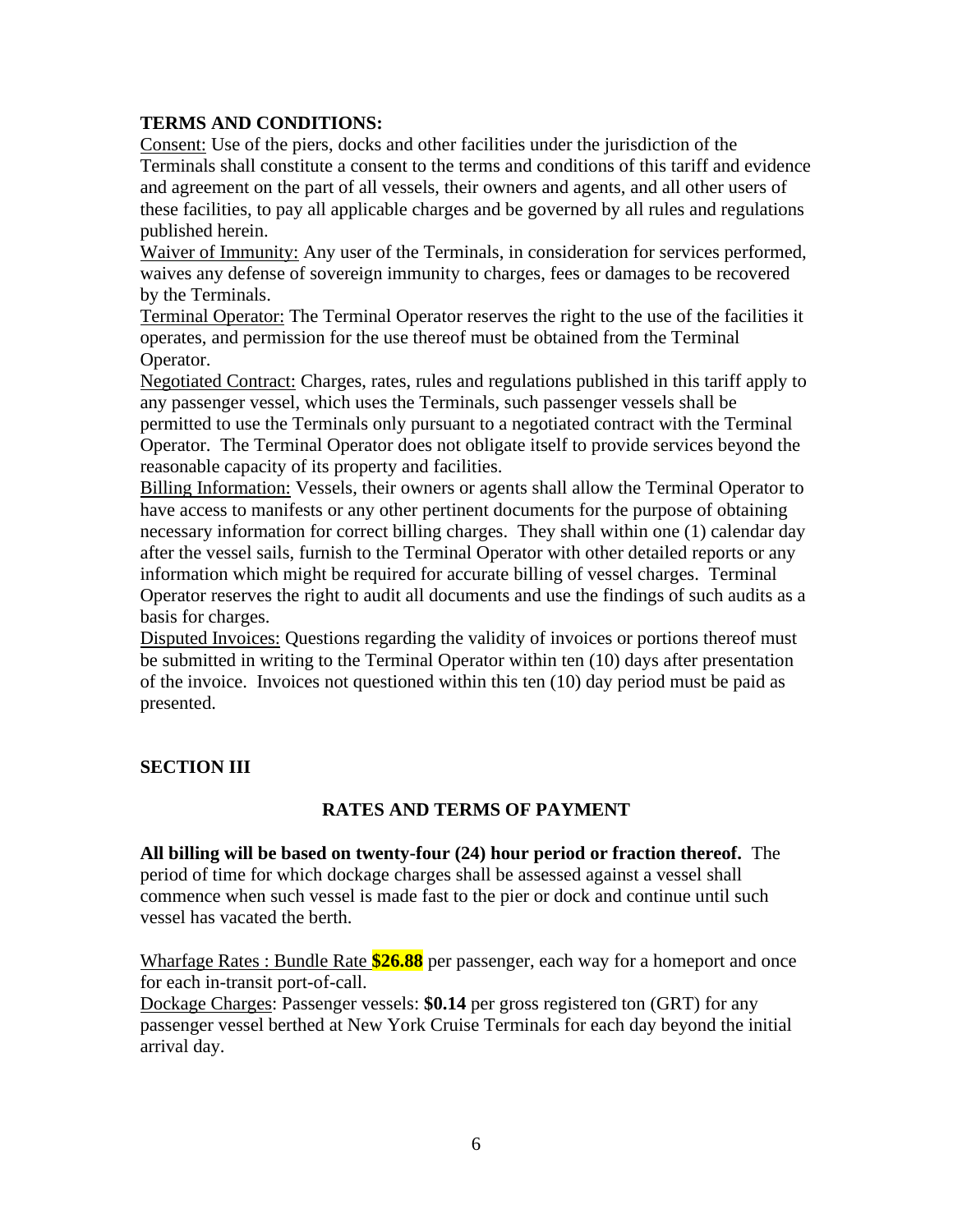### Automobiles loaded or discharged **- \$15.00** per automobile

#### Fresh Water - **\$12.00 per 100 cubic feet**

Dockage and Wharfage of Naval Vessels; per twenty four hour period or part thereof, **\$12.00** per linear foot, minimum **\$2400.00** per day.

Dockage and Wharfage non- military vessels; per twenty four hour period or part thereof, **\$12.00** per linear foot, minimum **\$3600.00** per day.

Fire Apparatus Services: (as required by code, rule, permit or hazardous materials release) Firefighting apparatus (per hour), (per apparatus). **\$700.00** hourly fee based on cost of services, including travel time, overtime, expenses and overhead.

#### Credit and Payment of Invoices:

The Terminal Operator, in its discretion, reserves the right to assess charges and submit invoices to all users of the Terminal, their agents or servants. The responsibility for terminal charges incurred by a vessel shall rest with the local agent and/or owner of such vessel unless other arrangements have been made.

Vessels, their owners and agents, and other users of the Terminal facilities shall be required to permit access to manifests or other pertinent documents for the purpose of audit to determine the correctness of reports filed or for securing necessary data to permit correct billing of charges.

Invoices rendered in accordance with this tariff are due on presentation. Failure to pay within the agreed credit terms may cause the name of the responsible party to be placed on a delinquent list and such party may be denied further use of the facilities until all outstanding charges have been paid. The Terminal Operator reserves the right to estimate and collect in advance all charges, which may accrue against vessels if credit has not been established with the Terminal Operator. Use of the facilities may be denied until such advance charges have been paid. The Terminal Operator reserves the right to apply any payment received against the oldest outstanding invoices.

The Terminal Operator may extend credit to any user of the Terminal facilities at its sole discretion upon application for credit and demonstration of financial worthiness. Credit worthiness may be demonstrated through the disclosure of current financial statements or other acceptable evidence of financial responsibility and by furnishing at least three satisfactory credit references, including a bank reference.